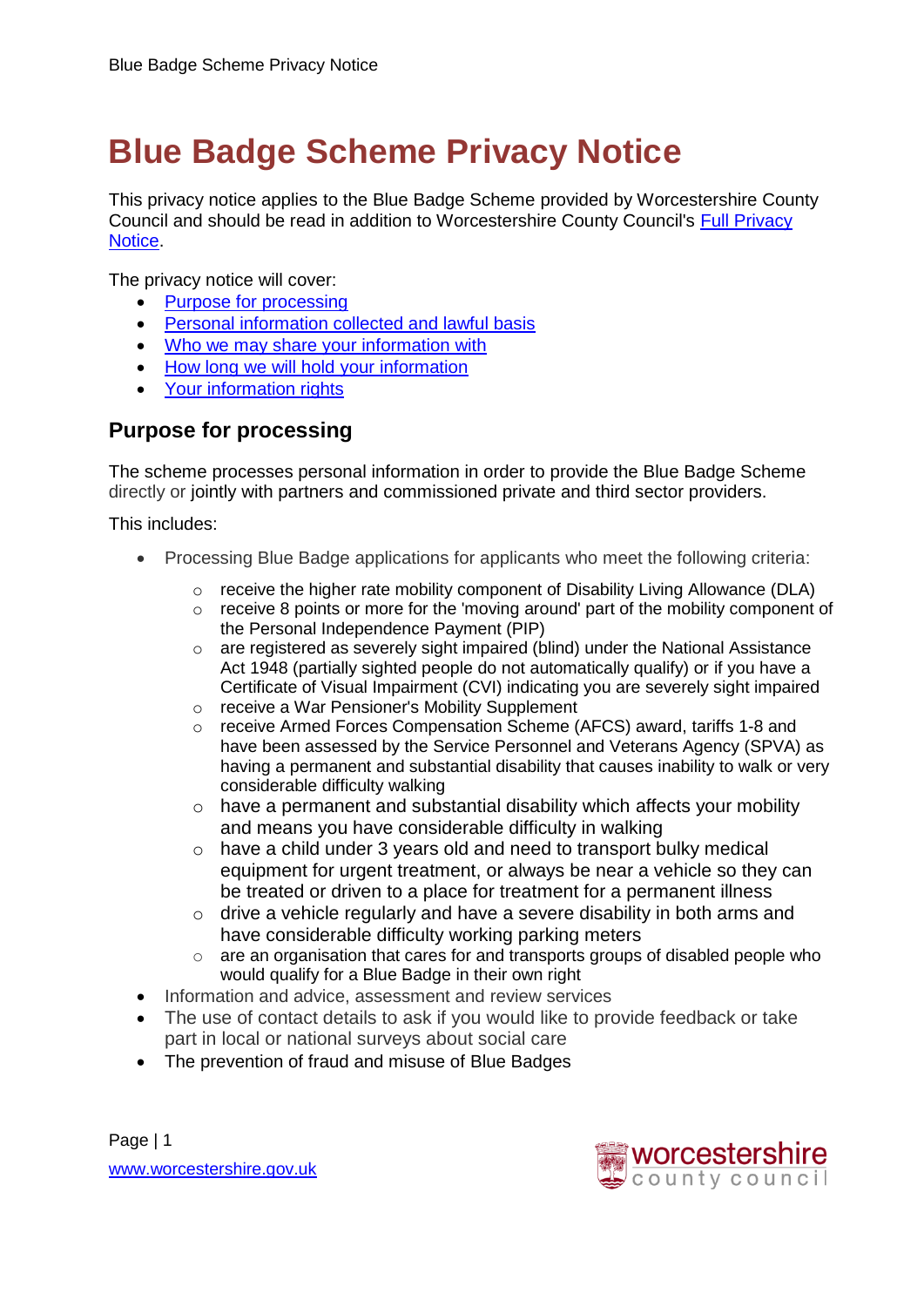Blue Badge Scheme Privacy Notice

### <span id="page-1-0"></span>**Personal information collected and lawful basis**

The scheme processes personal information which is relevant to individual cases which may include, but is not limited to, the following personal data:

- **•** Personal details  $-$  e.g. name / age / address / and family details
- Contact information e.g. telephone numbers / email address
- Visual images
- Proof of residency
- Proof of identity
- ID Photograph

We may also process some special category (sensitive) information, which is relevant to individual cases and may include some of the following but is not limited to:

- Physical or mental health details
- Offences (including alleged offences), criminal proceedings, outcomes and sentences

The legal bases for processing this personal information are:

<span id="page-1-1"></span>Necessary for compliance with a legal obligation,

- Disabled Persons' Parking Badges Act 2013
- The Equalities Act 2010

Necessary for a contract for the supply of services

#### **Who we may share your information with**

We may need to share the personal information you have given to us or we've collected about you with partner organisations where relevant to the provision of the Blue Badge Scheme. These include but are not limited to:

- Department of Transport, to eliminate fraud
- Other Local Authorities if you move into their boundaries
- The Police and Parking Enforcement Officers to detect and prevent fraud

Information will only ever be shared when it is strictly necessary to help us provide effective services and you may have the right to refuse. We will not pass it onto any other parties unless required to do so by law or in all reasonable circumstances the disclosure is fair and warranted for the purposes of processing or subject to a data protection exemption.

We have specific data sharing agreements in place with local agencies and sometimes the law requires that we may have to pass your details on to a third party, for example, to prevent crime.